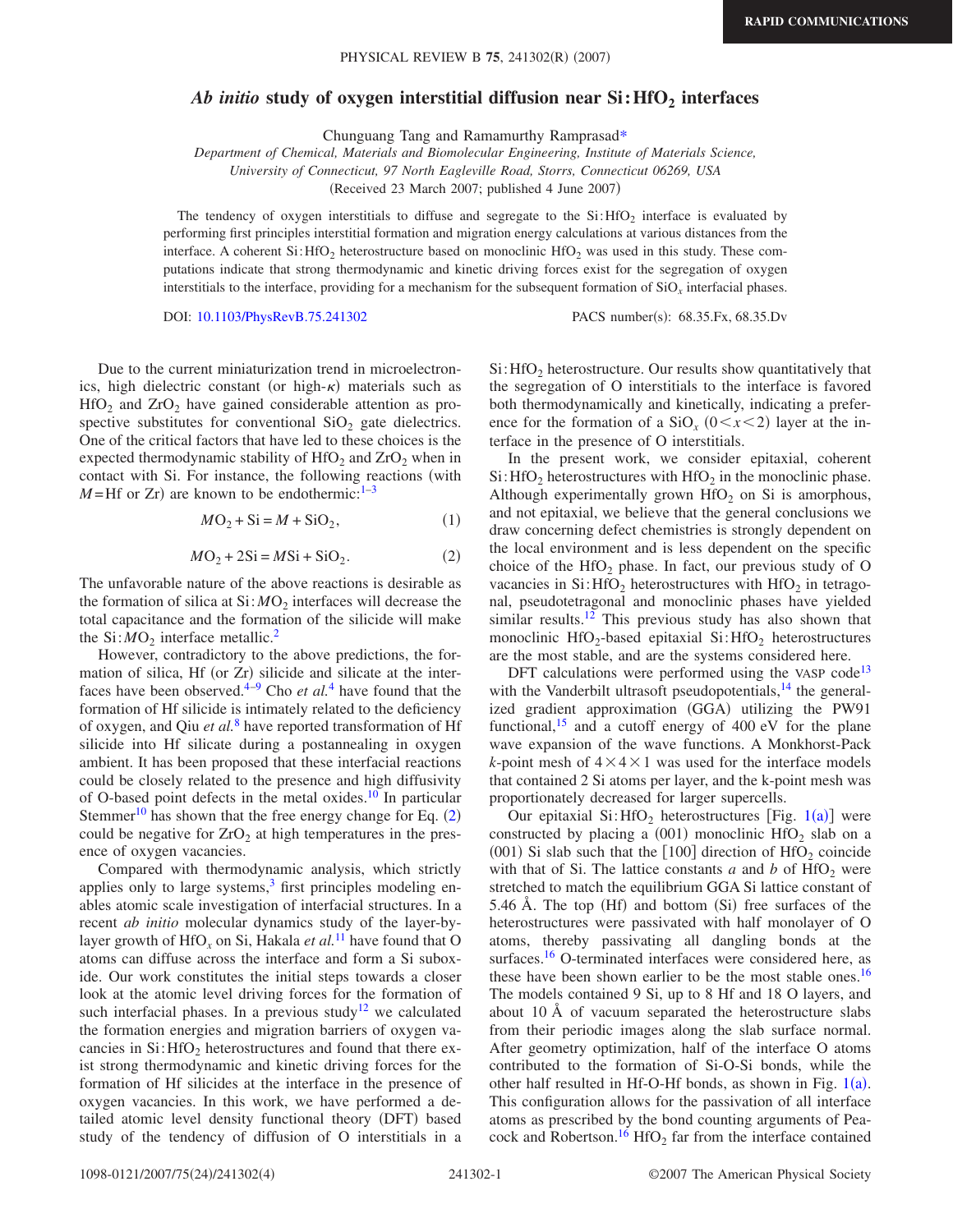<span id="page-1-0"></span>

FIG. 1. (Color online) (a)  $Si: HfO<sub>2</sub>$  heterostructure with Si, Hf, and O atoms shown in white, blue (gray), and red (dark gray), respectively. Isolated O interstitials were created near labeled sites, and arrows represent the migration pathways for O interstitials. (b) and (c) show the oxygen interstitial  $(O<sub>i</sub>)$  configuration in unstrained and strained bulk  $HfO_2$ , respectively. (d) and (e) show the high- and low-energy O interstitial configurations associated with site 5. (f) Possible locations of interstitial atomic O (red dot) in Si lattice.

both threefold and fourfold coordinated O atoms while near the interface all O atoms were threefold coordinated.

O interstitial formation energies were then calculated for four parts of the heterostructure: (1) the  $HfO<sub>2</sub>$  part far from the Si:  $\text{HfO}_2$  interface, with labels [1](#page-1-0)–3 in Fig. 1(a), (2) the part close to the interface, but on the  $HfO<sub>2</sub>$  side, with labels  $5-7$ ,  $(3)$  the part close to the interface, but on the Si side, with labels  $8-11$ , and  $(4)$  the Si part far from the interface, with labels  $12$ ,  $13$ . Cases  $(1)$  and  $(4)$  were treated using bulk  $HfO<sub>2</sub>$  and Si supercells, as the atomic structure about 5 Å away from the interfaces on either direction were identical to the corresponding bulk. In all cases, the O interstitial formation energy  $E_{\text{form}}$  was defined as  $E_{\text{form}} = E_{\text{int}} - E_{\text{O}_2}/2 - E_{\text{perf}}$ , where  $E_{\text{int}}$ ,  $E_{\text{O}_2}$ , and  $E_{\text{perf}}$  are the energy of the system with an O interstitial, the energy of an isolated  $O_2$  molecule, and the energy of an interstitial-free perfect system, respectively.

O interstitial calculations in bulk  $HfO<sub>2</sub>$  were computed using a 97 atom supercell. The equilibrium lattice constants of bulk monoclinic  $HfO<sub>2</sub>$  were determined to be 5.14, 5.19, and 5.30 Å, in good agreement with experiments. $17$  Here, we consider the "strained" monoclinic structure whose *a* and *b* lattice constants were constrained at the Si lattice constant of 5.46 A corresponding to an optimized *c* lattice constant of 5.11 A). O interstitials in equilibrium monoclinic bulk  $HfO<sub>2</sub>$ could be bound to a threefold or a fourfold coordinated lattice O atom. Foster *et al.*<sup>[18](#page-3-15)</sup> have determined  $E_{\text{form}}$  for these two cases to be 1.6 and 2.3 eV, respectively. Our results for

## $(2007)$

these two cases are 1.75 and 2.48 eV, respectively, for the equilibrium bulk, and 0.95 and 0.66 eV, respectively, for the strained bulk. In view of the small difference in  $E_{\text{form}}$  for the strained bulk and that all O atoms near the  $Si$ : HfO<sub>2</sub> interface are threefold coordinated, we consider only the threefold coordinated case here. In both the strained and unstrained bulk  $HfO<sub>2</sub>$ , the threefold coordinated lattice O, which initially is in the plane defined by its three neighboring Hf atoms, moves away from the plane and the interstitial O in order to accommodate the latter. The lattice O, the interstitial O and their three neighboring Hf atoms form two tetrahedra that share the triangle base formed by Hf atoms, as shown in Figs.  $1(b)$  $1(b)$  and  $1(c)$ . In both the strained and unstrained cases the distances between the lattice and the interstitial O atoms are about 1.50 Å. As shown in the figures, the distances between O and Hf atoms in the strained case are larger than those in the unstrained case, which provides more space to accommodate the interstitial O and thus decreases the *E*form in the strained bulk  $HfO<sub>2</sub>$ .

To compute the  $E_{\text{form}}$  of O interstitials near the interface, we consider a  $Si:HfO<sub>2</sub>$  heterostructure supercell with a  $10.92 \times 10.92$  Å<sup>2</sup> area along the interface plane and inserted an O interstitial near a threefold coordinated O labeled as 5, 6, and 7 in Fig.  $1(a)$  $1(a)$ , corresponding to the third, second, and interfacial O layers, respectively. The  $HfO<sub>2</sub>$  near the interface featured two possible lattice-interstitial oxygen pair configurations. In the first type of configuration [Fig.  $1(d)$  $1(d)$ ], the O-O bond length was about 1.50 Å, similar to the bulk  $HfO<sub>2</sub>$  case, while in the second type [Fig.  $1(e)$  $1(e)$ ], the O-O distance was more than 2.3 Å. For the first type of configuration, the  $E_{\text{form}}$ values associated with sites 5, 6, and 7 were computed to be 0.93, 1.41, and 0.75 eV, respectively, while for the second type, the corresponding values are −0.75, −1.01, and −0.47 eV, respectively. It appears that near the interface the separation of the lattice O and the interstitial O atoms is preferable over the formation of oxygen pair. This result is different from the case for the  $Si:SiO<sub>2</sub>$  interface where the lattice O atom (initially bridging two Si atoms) and the interstitial O atom prefer to form a peroxy linkage rather than two separate Si-O-Si bonds.<sup>19</sup> It is interesting to note that the bond length of the peroxy O-O bond in  $SiO_2$  is 1.51 Å,<sup>20</sup> same as that of the lattice-interstitial oxygen pair in  $HfO<sub>2</sub>$ .

O interstitials on the Si side were created by inserting an O atom at bridging positions labeled as 8, 9, 10, and 11, respectively, between two neighboring Si atoms, as shown in Fig.  $1(a)$  $1(a)$ . After relaxation the Si-O-Si bonds possess a puckered shape. Corresponding to each site label, we considered two possible bridging positions with different distance of the O atom from the interface [e.g., sites  $O_1$  $O_1$  and  $O_2$  in Fig. 1(f), see migration discussion below]. While in bulk Si, the  $O<sub>1</sub>$ and  $O_2$  interstitial positions are equivalent by symmetry, this is not the case close to the interface. The  $E_{\text{form}}$  values for sites 8–11 for O interstitial in the  $O_1/O_2$  position were computed to be −2.90/−2.78, −2.46/−2.57, −2.92/−3.02, and −2.81/−2.83 eV, respectively.

Finally we computed  $E_{form}$  in bulk Si to be  $-2.66$  eV using a supercell of 64 Si atoms, which is in fair agreement with previous calculations. $21,22$  $21,22$ 

The fact that  $E_{\text{form}}$  decreases from positive values in bulk  $HfO<sub>2</sub>$  to negative values in  $HfO<sub>2</sub>$  near the interface to large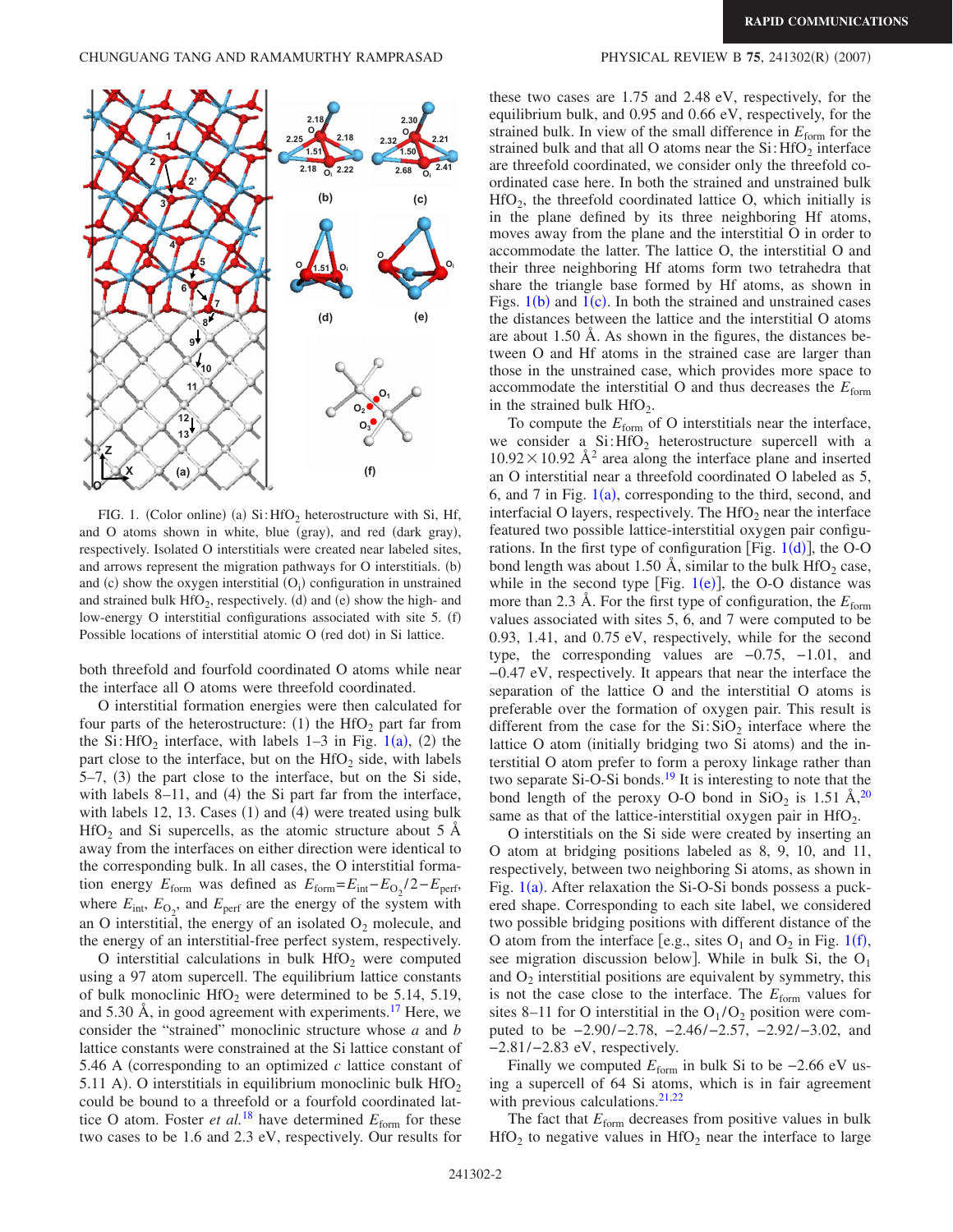<span id="page-2-0"></span>TABLE I. Interstitial formation  $(E_{\text{form}})$  and migration  $(E_{\text{migr}})$ energies (eV) in  $Si:$  HfO<sub>2</sub> heterostructure. Refer to Fig. [1](#page-1-0) for the labels of interstitial sites and migration paths. The two values for  $E_{\text{form}}$  near the interface refer to the two O-O binding modes on the  $HfO<sub>2</sub>$  side of the interface, and the two symmetry inequivalent O interstitial locations on the Si side.

|                  | $O_i$ site | $E_{\rm form}$ | Migr. path | $E_{\rm migr}$ |
|------------------|------------|----------------|------------|----------------|
| unstrained       |            |                | $1$ to $2$ | 0.79           |
| bulk             | 1, 2 and 3 | 1.75           | $2$ to $3$ | 1.43           |
| HfO <sub>2</sub> |            |                |            |                |
| strained         |            |                | $1$ to $2$ | 0.48           |
| bulk             | 1, 2 and 3 | 0.95           | $2$ to $3$ | 0.50           |
| HfO <sub>2</sub> |            |                | 2 to $2'$  | 1.88           |
|                  | 5          | $0.93/-0.75$   | $5$ to 6   | 0.45           |
|                  | 6          | $1.41/-1.01$   | 6 to 7     | 0.55           |
| near             | 7          | $0.75/-0.47$   | 7 to 8     | $\overline{0}$ |
| interface        | 8          | $-2.90/-2.78$  | 8 to 9     | 2.34           |
|                  | 9          | $-2.46/-2.57$  | 9 to $10$  | 2.44           |
|                  | 10         | $-2.92/-3.02$  |            |                |
|                  | 11         | $-2.81/-2.83$  |            |                |
| bulk Si          | 12 and 13  | $-2.66$        | 12 to 13   | 2.26           |

negative values in the Si side of the interface reflects the thermodynamic driving force for the tendency of O interstitials to migrate from the bulk  $HfO<sub>2</sub>$  to bulk Si. Whether this will happen in reality will be determined by barriers to the migration of O interstitials from site to site, i.e., the kinetic factors.

In order to address the kinetic aspects in detail, we performed O interstitial migration calculations using the nudged elastic band method. $23$  For all migration calculations we employed the same supercells as those for  $E_{\text{form}}$  calculations. Energy barriers for migration,  $E_{\text{migr}}$ , along the pathways shown by arrows in Fig.  $1(a)$  $1(a)$  were determined and their values are shown in Table [I.](#page-2-0)

Foster *et al.*<sup>[24](#page-3-21)</sup> have studied the migration mechanisms of O interstitials in bulk  $HfO<sub>2</sub>$  and have identified two possible mechanisms: the exchange and the interstitial mechanisms. In the exchange mechanism the diffusing O interstitial replaces a lattice O which then becomes the new diffusing O interstitial. The interstitial mechanism involves the diffusion of an O interstitial through the space between the lattice sites. Foster *et al.* found that the migration barrier for the exchange mechanism  $(0.8 \text{ eV})$  was  $0.5 \text{ eV}$  lower than that for the interstitial mechanism. We reproduced the exchange diffusion process within a 97-atom  $HfO<sub>2</sub>$  supercell, in which the O interstitial bound to the lattice O at site  $2$  (Fig. [1](#page-1-0)) displaces the lattice O at site 1 by moving along a direction roughly parallel to the (001) (or interface) plane. The barrier for this  $2 \rightarrow 1$  exchange migration process computed here for the unstrained and strained bulk  $HfO<sub>2</sub>$  cases were 0.78 and 0.48 eV, respectively. We also considered the migration of O interstitial from near site 2 to near site 3 via the interstitial mechanism. This process involved a barrier of 0.50 eV

## $(2007)$

(compared with 1.43 eV for the unstrained supercell). Thus, in the strained bulk  $HfO<sub>2</sub>$ , the barriers for the exchange and interstitial mechanisms are nearly equal. However, we only consider the interstitial mechanism in the present work for the following two reasons: (1) the diffusion path of the exchange mechanism  $(2 \rightarrow 1)$  is roughly parallel to the interface plane, while that of the interstitial mechanism  $(2 \rightarrow 3)$  is roughly normal to the interface plane and (2) owing to the larger diffusion distance along  $2 \rightarrow 3$  compared to  $2 \rightarrow 1$ , the barrier for exchange diffusion along the former path which is directed toward the interface is expected to be higher. Site 2 is yet another neighbor to site 2. However, the barrier for an O interstitial to migrate from site  $2$  to  $2'$  was  $1.88$  eV (in the strained bulk), significantly higher than that of site 2 to site 3 migration. The latter direction, in addition to having a low migration energy, can recursively cause the motion of an O interstitial from the bulk  $HfO<sub>2</sub>$  part to the interface.

Migration energies were computed for O interstitials on the HfO<sub>2</sub> side of the Si:HfO<sub>2</sub> interface, for migration from site 5 to site 6, and from site 6 to site 7. These were 0.45 eV and 0.55 eV, respectively, when the beginning and end point geometries corresponded to the low energy configurations discussed earlier (i.e., with long O-O distances).

The diffusion of an O interstitial from site 7 to site 8 involved crossing the  $Si: HfO<sub>2</sub>$  interface, and was found to occur spontaneously, i.e., with no barrier. Subsequent migration of the O interstitial into successive Si layers involved large barriers (2.34 and 2.44 eV). It was mentioned earlier that associated with a given labeled O site on the Si side of the  $Si:$  HfO<sub>2</sub> interface are two positions [locations marked as  $O_1$  $O_1$  and  $O_2$  in Fig. 1(f)] which are inequivalent close to the interface but equivalent by symmetry in bulk Si. Migration of the O interstitial between these positions was not considered although barriers for migration from one of them to the nearest bridge site below [e.g., from  $O_2$  to  $O_3$  in Fig. [1](#page-1-0)(f)] was computed. The barrier for O interstitial diffusion in bulk Si was computed to be 2.26 eV, which is in excellent agreement with prior calculations. $25$  The small barriers (of less than 0.5 eV) for O interstitial diffusion on the  $HfO<sub>2</sub>$  side of the  $Si: HfO<sub>2</sub>$  interface, the barrierless migration across the interface, and the large barriers (greater than 2.2 eV) on the Si side of the interface indicates that O interstitials will segregate to the interface and remain at the first layer of Si below  $HfO<sub>2</sub>$ . This may, in part, explain the oxidation of interfacial Si-Si bond observed in a recent *ab initio* molecular dynamics simulation of the layer-by-layer growth of HfO*<sup>x</sup>* on  $Si.<sup>11</sup>$  $Si.<sup>11</sup>$  $Si.<sup>11</sup>$ 

All the barrier values along with the interstitial formation energies, listed in Table [I,](#page-2-0) were used to create an O interstitial migration energy profile shown in Fig. [2.](#page-3-23) All energies in this figure represented as square symbols correspond to those of the "images" of the nudged elastic band computations i.e., initial, final, and intermediate geometric configurations during migration). Energies are defined relative to  $(E_{\text{perf}})$  $+E_{O_2}/2$ ), so that the energies of the initial/final images (labeled by numbers) correspond to interstitial formation energies. The energy profile pictorially captures *both* the thermodynamic and kinetic driving forces for the segregation of O interstitials to the Si side of the  $Si$ : HfO<sub>2</sub> interface.